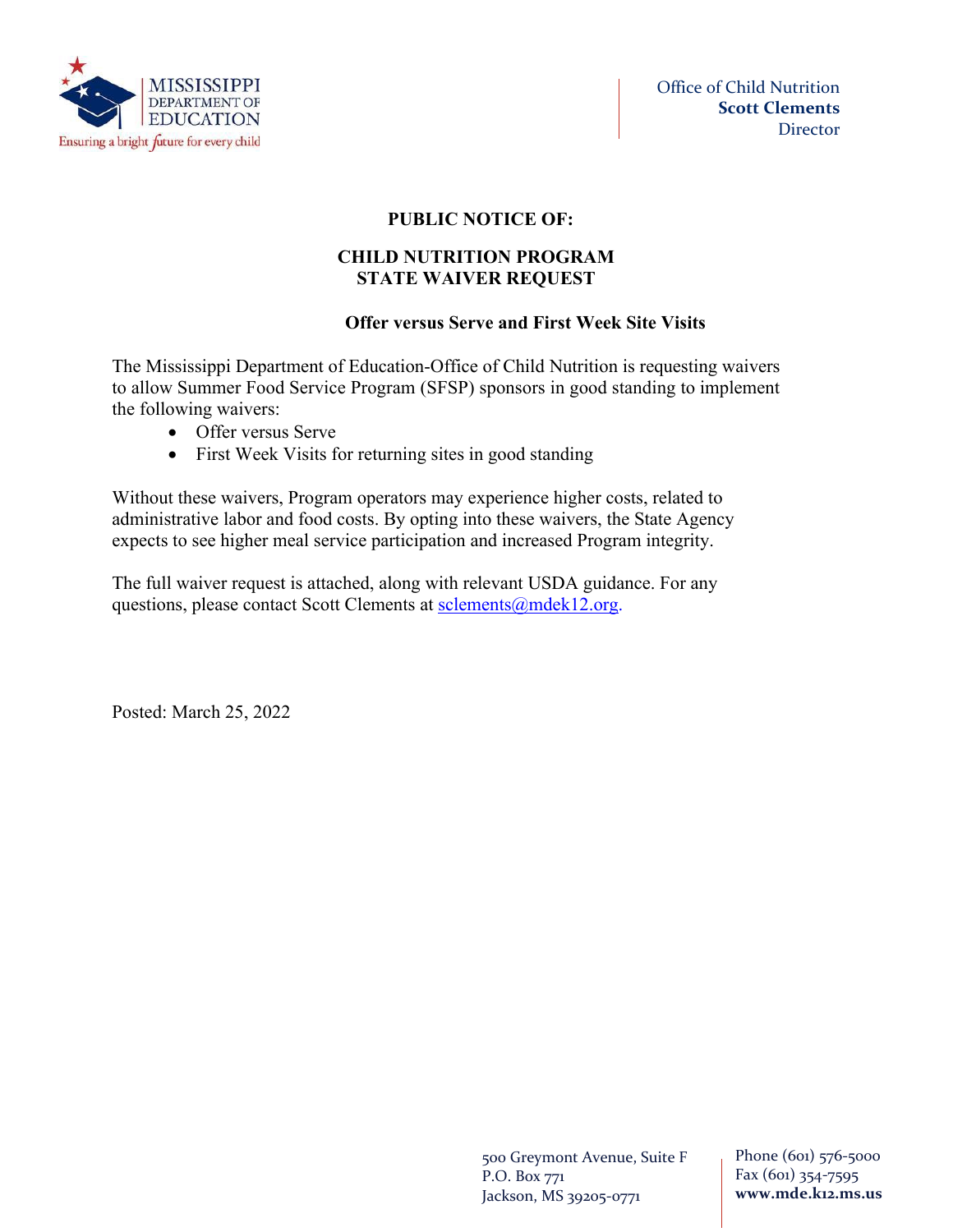### **Susie Evans**

| From:       | SM.FN.CACFP-SummerResponses <sm.fn.cacfp-summerresponses@usda.gov></sm.fn.cacfp-summerresponses@usda.gov> |
|-------------|-----------------------------------------------------------------------------------------------------------|
| Sent:       | Friday, March 25, 2022 12:16 PM                                                                           |
| To:         | Susie Evans                                                                                               |
| Subject:    | Summer Food Service Program Waiver Request Receipt                                                        |
| Importance: | High                                                                                                      |

Hello,

Thank you for submitting your Summer Food Service Program waiver via the 2022 Summer Food Service Program Waiver Request Form. Here's a summary of your request. If you see that any details are not correct or if you wish to change your submission, please contact your Food and Nutrition Service Regional Office.

Regards,

The Food and Nutrition Service Waiver Team

Region: SERO

State: Mississippi Department of Education‐Office of Child Nutrition

Name of State director: Scott Clements

State agency mailing address: P. O. Box 771 Jackson, MS 39205‐0771

Name and title of person completing this form: Susie Q. Evans‐Gater, Director CACFP/SFSP

Do you have authority to complete this waiver request on behalf of the State director? Yes, I have the authority.

Email address of person completing this form: susie.evans@mdek12.org

Email address for each State agency staff for FNS to include on the waiver response: mchauvin@mdek12.org; mburks@mdek12.org; sclements@mdek12.org

Waiver type: First Week Site Visits requirement at 7 CFR 225.15(d)(2)

Statewide or specific service provider: Statewide

Name of service provider, if applicable: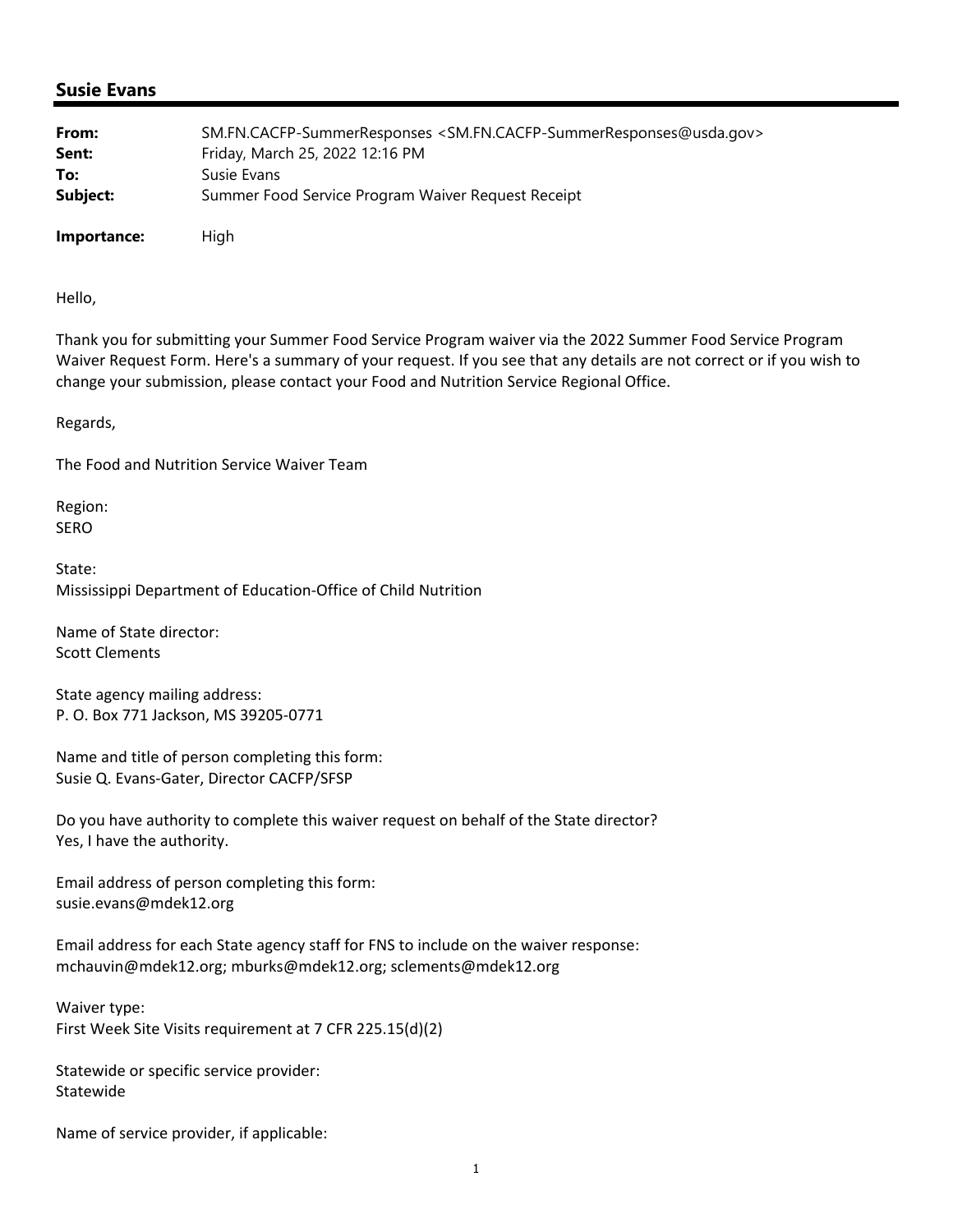Is the service provider in good standing, if applicable:

What challenges would sponsors face without the waiver? ["Increase in administrative burden.","Increase in labor costs.","Exacerbation of staffing shortages."]

How will the waiver benefit sponsors?

["Streamline processes","Control costs","Support program integrity by facilitating in‐depth and effective technical assistance for new sites during the first week of operations."]

Regulations and statute to be waived:

I agree this request is to waive the regulations at 7 CFR 225.15(d)(2), only.

Describe the program procedures that will be in place under the waiver:

The State Agency will be able to waive the first week site visit requirement for sites that operated successfully during the previous summer (or other most recent period of operation) and were not designated as problematic sponsors the prior year. Sponsors will still be required to review sites within the first four weeks of operation and at a reasonable level thereafter.

Describe any anticipated challenges under the waiver:

The State Agency does not anticipate that the waiver will present any challenges to the agency or sponsors as these flexibilities will increase Program integrity and financial management.

Waiver period:

I agree to the waiver period of May 1, 2022 to April 30, 2023.

Describe the steps the State agency of service provider will take to successfully implement the waiver: The State Agency and eligible service providers will provide Program training, including but not limited to, recordkeeping, meal service requirements, claims for reimbursement, and Civil Rights. Eligible service providers will conduct monitoring in accordance with all other federal requirements. The State Agency will assess compliance with monitoring requirements during scheduled compliance reviews.

Please provide a link to the public notice: https://www.mdek12.org/OCN

Signature and title of requesting official: Susie Q. Evans‐Gater

This electronic message contains information generated by the USDA solely for the intended recipients. Any unauthorized interception of this message or the use or disclosure of the information it contains may violate the law and subject the violator to civil or criminal penalties. If you believe you have received this message in error, please notify the sender and delete the email immediately.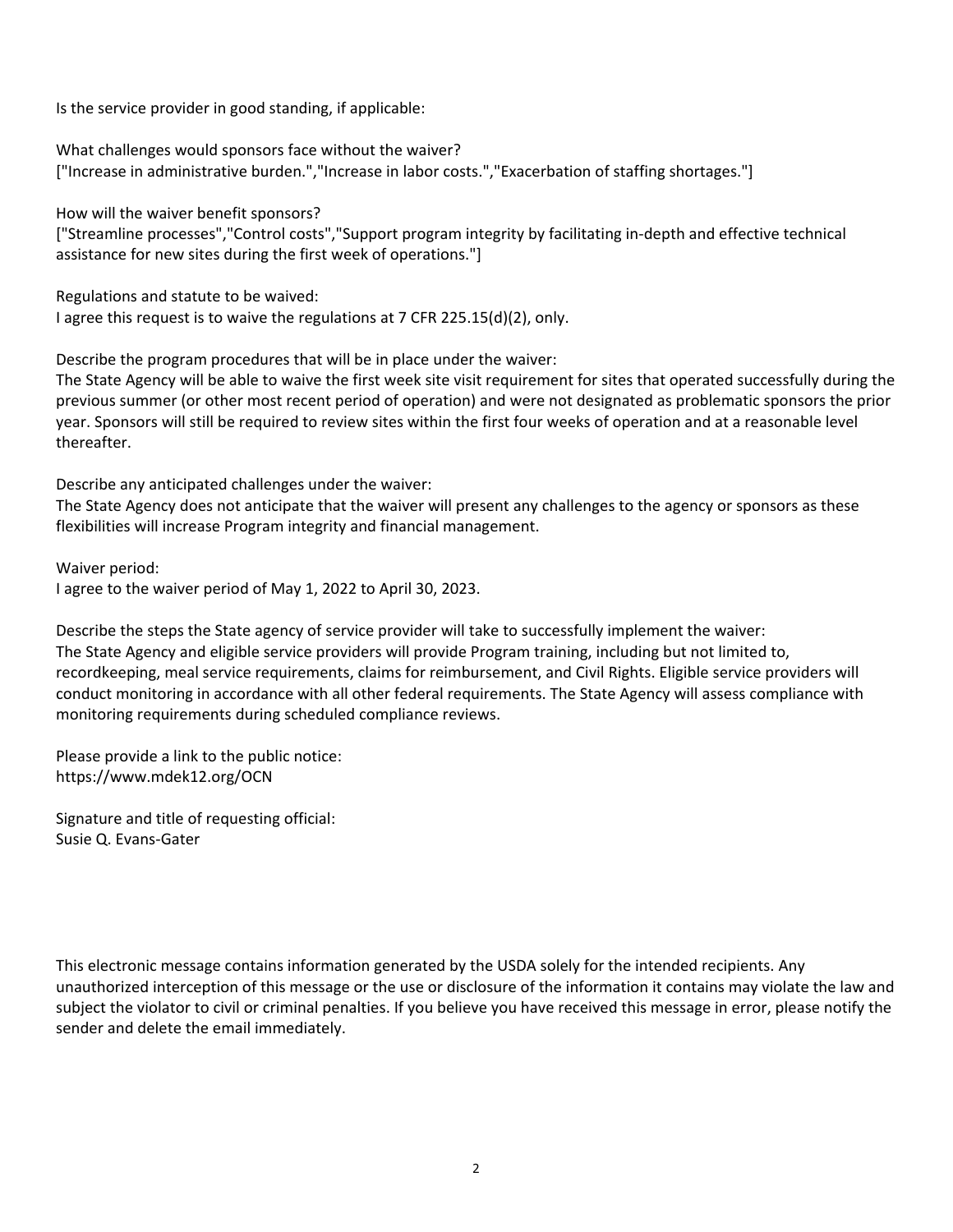### **Susie Evans**

| From:       | SM.FN.CACFP-SummerResponses <sm.fn.cacfp-summerresponses@usda.gov></sm.fn.cacfp-summerresponses@usda.gov> |
|-------------|-----------------------------------------------------------------------------------------------------------|
| Sent:       | Friday, March 25, 2022 12:26 PM                                                                           |
| To:         | Susie Evans                                                                                               |
| Subject:    | Summer Food Service Program Waiver Request Receipt                                                        |
| Importance: | High                                                                                                      |

Hello,

Thank you for submitting your Summer Food Service Program waiver via the 2022 Summer Food Service Program Waiver Request Form. Here's a summary of your request. If you see that any details are not correct or if you wish to change your submission, please contact your Food and Nutrition Service Regional Office.

Regards,

The Food and Nutrition Service Waiver Team

Region: SERO

State: Mississippi Department of Education‐Office of Child Nutrition

Name of State director: Scott Clements

State agency mailing address: P. O. Box 771 Jackson, MS 39205‐0771

Name and title of person completing this form: Susie Q. Evans‐Gater

Do you have authority to complete this waiver request on behalf of the State director? Yes, I have the authority.

Email address of person completing this form: susie.evans@mdek12.org

Email address for each State agency staff for FNS to include on the waiver response: sclements@mdek12.org; mchauvin@mdek12.org, mburks@mdek12.org

Waiver type: Offer Versus Serve requirement at 42 U.S.C.1761(f)(7) and 7 CFR 225.16(f)(1)(ii)

Statewide or specific service provider: Statewide

Name of service provider, if applicable: